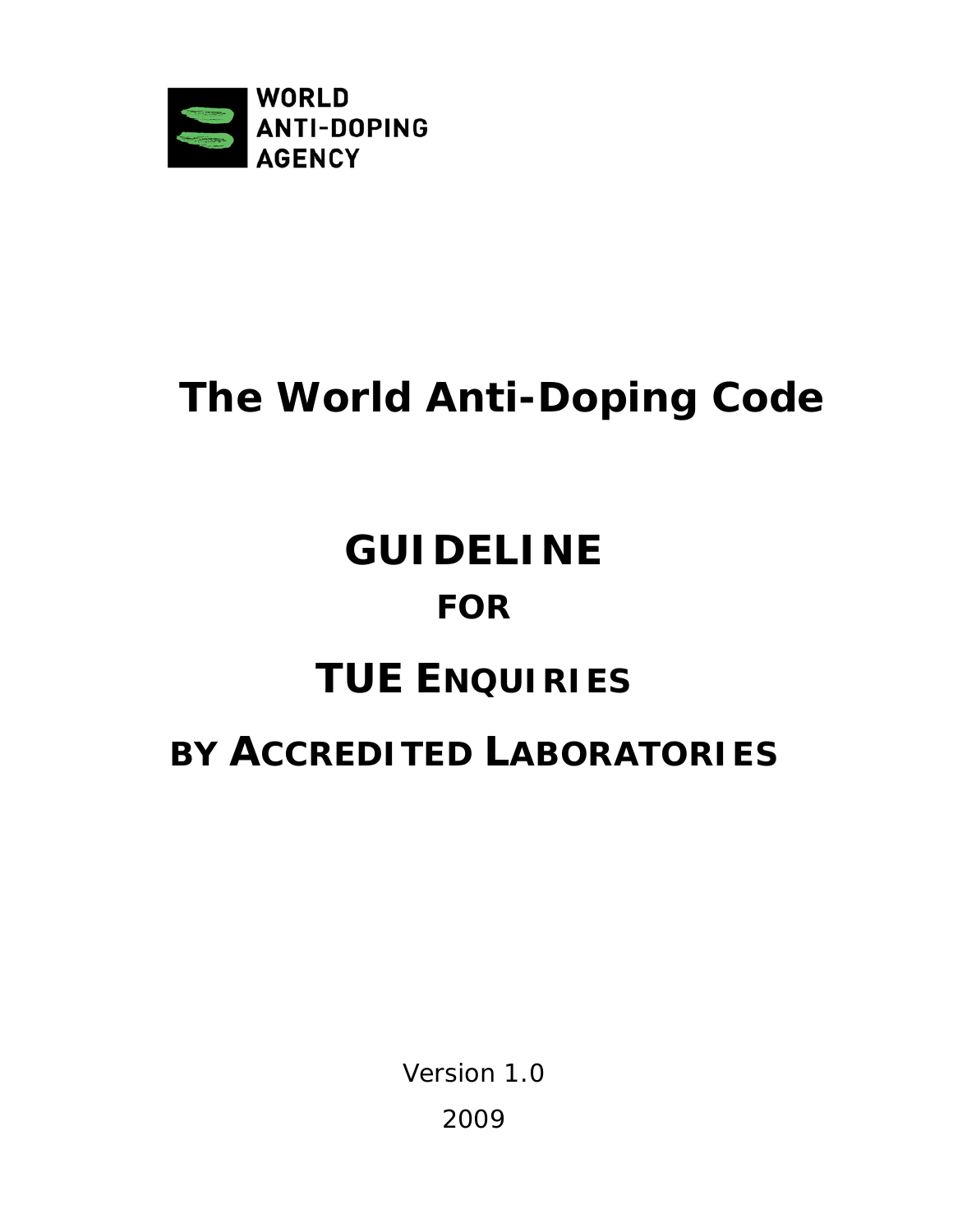### **GUIDELINE for TUE ENQUIRIES BY ACCREDITED LABORATORIES**

#### **INTRODUCTION**

The following guideline is the result of continuing efforts to harmonize reporting procedures based on the requirements of the *International Standard for*  Laboratories version 6.0 (ISL), as well as on the observations and recommendations by the *WADA* Laboratory Committee and the *WADA* Department of Standards and Harmonization

This guideline was produced to assist the *WADA*-accredited laboratories in reporting Presumptive Analytical Findings (PAF) for S.3. Beta-2 Agonists and S.9. Glucocorticosteroids drug classes and enquiring about the existence of an approved Therapeutic Use Exemption (TUE). In accordance with ISL (provision 5.2.4.3.1.1) the decision to confirm or report negative findings by the results management authority (RMA) is retained by the Laboratory as part of the record. The form below is an example of how this requirement may be met. It is recommended that all *WADA*-accredited laboratories refer to this form when contacting RMAs for the existence of an approved TUE.

The guideline is not meant to dictate the format of **Laboratory's correspondence but** to serve as a guideline for the content. It can be incorporated in whole, or in part, and can be amended or reworded to best fit the needs of the Laboratory as well as those of the associated RMA(s).

It is also recognized that different wording may be required depending on any combination of legislation, policy or private law, and the needs of the RMA(s). This guideline therefore has sought to identify all the mandatory elements of the ISL, and some of the general principles important for the harmonized reporting of PAFs.

*WADA* thanks the *WADA* Laboratory Committee and the *WADA*-accredited laboratories for their valuable contribution in the development of this document.